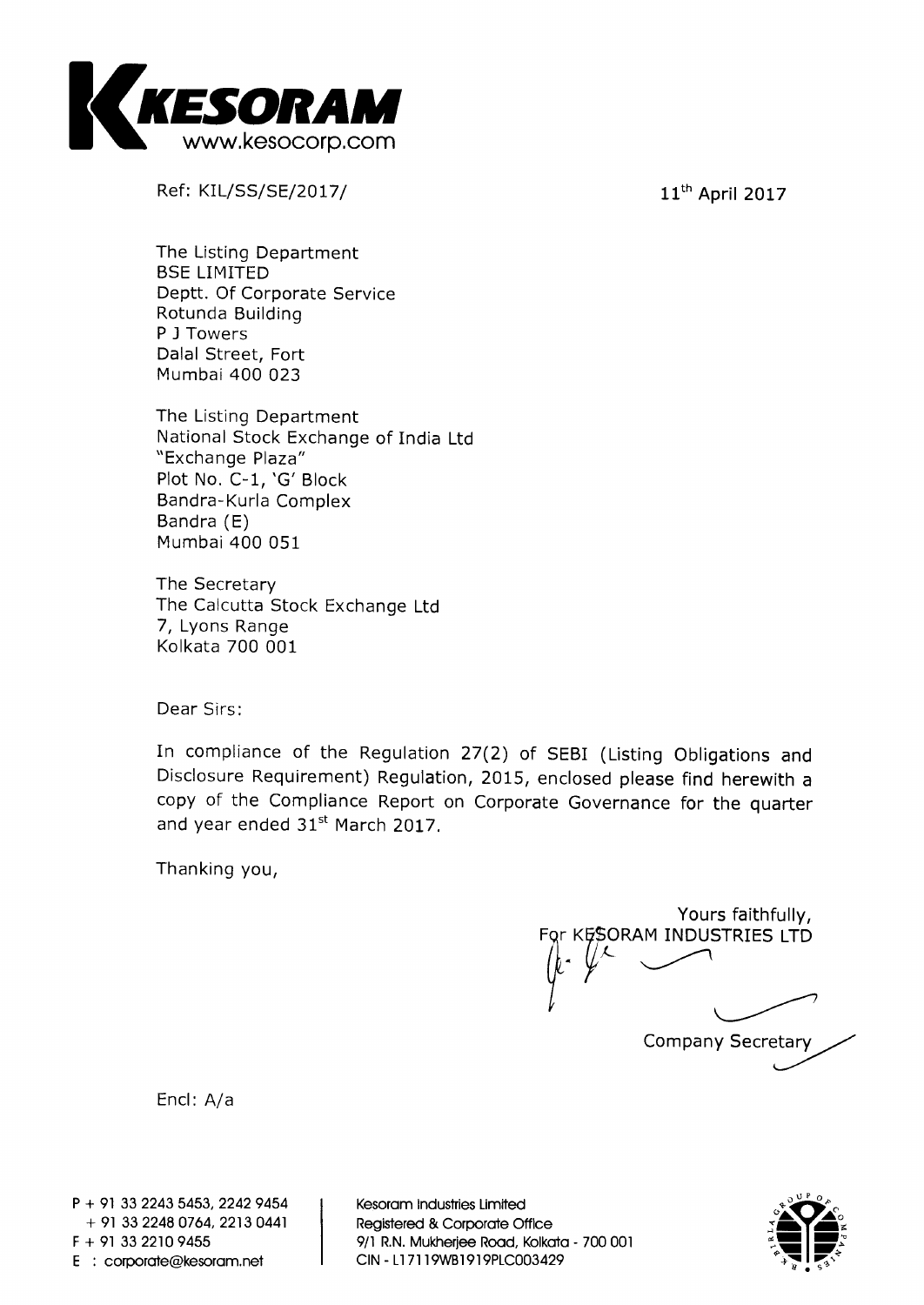

1. Name of Listed Entity **KESORAM INDUSTRIES LIMITED** 

2. Quarter & Year ending **MARCH, 2017** 

|                          | I. Composition of Board of Directors |                                    |                                                                                                        |                                                                |                             |                                                                                                                                                    |                                                                                                                                                                          |                                                                                                                                                                                                            |
|--------------------------|--------------------------------------|------------------------------------|--------------------------------------------------------------------------------------------------------|----------------------------------------------------------------|-----------------------------|----------------------------------------------------------------------------------------------------------------------------------------------------|--------------------------------------------------------------------------------------------------------------------------------------------------------------------------|------------------------------------------------------------------------------------------------------------------------------------------------------------------------------------------------------------|
| Title<br>(Mr. 1)<br>Ms.) | Name of the Director                 | PAN <sup>\$</sup> & DIN            | Category<br>(Chairperson/E<br>xecutive/Non-<br>Executive/<br>Independent/<br>Nominee) <sup>&amp;</sup> | Date of<br>Appointment<br>in the current<br>term<br>/cessation | Tenure*                     | No of<br>Directorship<br>in listed<br>entities<br>including this<br>listed entity<br>(Refer<br>Regulation<br>$25(1)$ of<br>Listing<br>Regulations) | Number of<br>memberships<br>in Audit/<br>Stakeholder<br>Committee(s)<br>including this<br>listed entity<br>(Refer<br>Regulation<br>$26(1)$ of<br>Listing<br>Regulations) | No of post of<br>Chairperson<br>in Audit/<br>Stakeholder<br>Committee<br>held in listed<br>entities<br>including<br>this listed<br>entity<br>(Refer<br>Regulation<br>$26(1)$ of<br>Listing<br>Regulations) |
| Mr.                      | <b>Basant Kumar Birla</b>            | DIN-00055856<br>PAN-<br>AEKPB3110L | Chairman /<br>Non-Executive /<br>Non<br>Independent                                                    | 28.07.2016                                                     |                             | 5                                                                                                                                                  | None                                                                                                                                                                     | None                                                                                                                                                                                                       |
| Mrs.                     | Manjushree Khaitan                   | DIN-00055898<br>PAN-<br>AGFPK0198L | Vice-<br>Chairperson<br>/Executive                                                                     | 05.02.2013                                                     |                             | $\overline{2}$                                                                                                                                     | None                                                                                                                                                                     | None                                                                                                                                                                                                       |
| Mr.                      | Amitabha<br>Jugalkishore Ghosh       | DIN-00055962<br>PAN-<br>AAFPG7411C | Independent/<br>Non-Executive                                                                          | 08.07.2014                                                     | 32 months<br>and 23<br>days | 4                                                                                                                                                  | $\overline{2}$                                                                                                                                                           | 3                                                                                                                                                                                                          |
| Mr.                      | Vinay Sah                            | DIN-02425847<br>PAN-<br>AFBPS4740M | Non Executive/<br>Nominee                                                                              | 03.11.2011                                                     |                             | 1                                                                                                                                                  | $\overline{2}$                                                                                                                                                           | None                                                                                                                                                                                                       |
| Mr.                      | Kashi Prasad<br>Khandelwal           | DIN-00748523<br>PAN-<br>AETPK9443E | Independent/<br>Non-Executive                                                                          | 08.07.2014                                                     | 32 months<br>and 23<br>days | 3                                                                                                                                                  | 5                                                                                                                                                                        | None                                                                                                                                                                                                       |
| Mr.                      | Sudip Banerjee                       | DIN-05245757<br>PAN-<br>AANPB2951Q | Independent/<br>Non-Executive                                                                          | 08.07.2014                                                     | 32 months<br>and 23<br>days | $\overline{2}$                                                                                                                                     | 1                                                                                                                                                                        | None                                                                                                                                                                                                       |
| Mr.                      | Lee Seow Chuan                       | DIN-02696217<br>PAN-N.A.           | Independent/<br>Non-Executive                                                                          | 12.12.2015                                                     | 15<br>months19<br>days      | 1                                                                                                                                                  | 1                                                                                                                                                                        | None                                                                                                                                                                                                       |
| Mr.                      | <b>Tridib Kumar Das</b>              | DIN-01063824<br>PAN-<br>AGFPD1367E | Executive<br><b>Mhole time</b><br>Director/ CFO                                                        | 01.04.2016                                                     |                             | 1                                                                                                                                                  | 1                                                                                                                                                                        | None                                                                                                                                                                                                       |

\$ PAN number of any director would not be displayed on the website of Stock Exchange

& Category of directors means Executive/Non-executive/Independent/Nominee. if a Director fits into more than one category write all categories separating them with hyphen

\* to be filled only for Independent Director. Tenure would mean total period from which Independent Director is serving on Board of Directors of the listed entity in continuity without any cooling off period.

\*\* For the purpose of clarity, a Director counted as Chairman/Chairperson of a Committee has not been again counted as a Member of the Committee in which he/she is a counted Chairman/Chairperson.

P + 91 33 2243 5453, 2242 9454

+ 91 33 2248 0764, 2213 0441

E : corporate@kesoram.net

Kesoram Industries Limited Registered & Corporate Office  $F + 91$  33 2210 9455 9/1 R.N. Mukherjee Road, Kolkata - 700 001

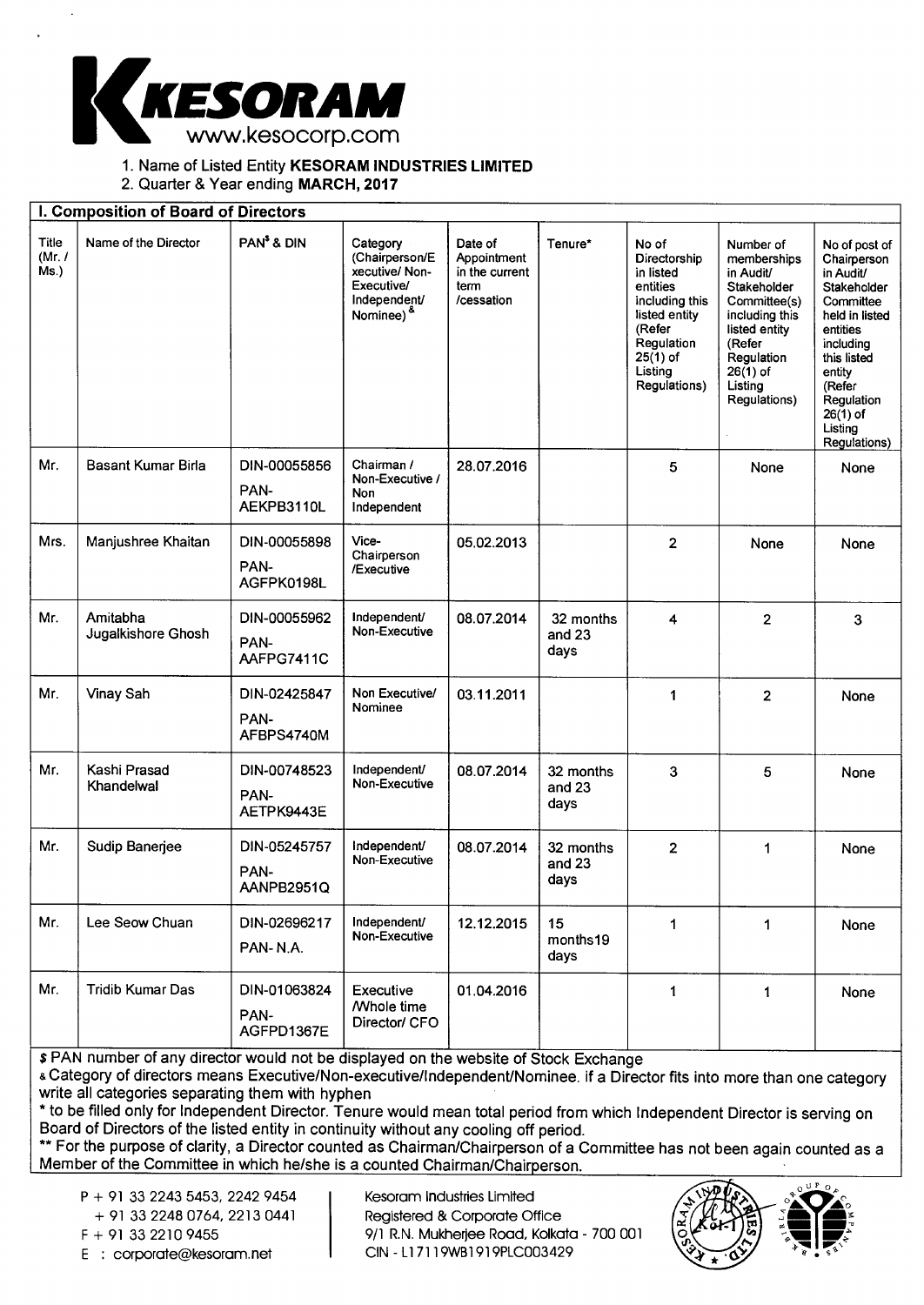

## **II. Composition of Committees**

| <b>Name of Committee</b>                        | Name of Committee members                                                                               | Category (Chairperson/Executive/Non-<br>Executive/independent/Nominee) \$                                                                                                    |
|-------------------------------------------------|---------------------------------------------------------------------------------------------------------|------------------------------------------------------------------------------------------------------------------------------------------------------------------------------|
| 1. Audit Committee                              | Amitabha Jugalkishore Ghosh<br>Kashi Prasad Khandelwal<br>Lee Seow Chuan<br>Sudip Banerjee<br>Vinay Sah | Chairperson of Committee / Independent/ Non-<br>Executive<br>Independent/ Non-Executive<br>Independent/ Non-Executive<br>Independent/ Non-Executive<br>Non-Executive/Nominee |
| 2. Nomination & Remuneration Committee          | Amitabha Jugalkishore Ghosh<br>Kashi Prasad Khandelwal<br>Vinay Sah                                     | Chairperson of Committee / Independent/ Non-<br>Executive<br>Independent/ Non-Executive<br>Non-Executive/Nominee                                                             |
| 3. Risk Management Committee (if<br>applicable) | <b>N.A.</b>                                                                                             | <b>N.A.</b>                                                                                                                                                                  |
| 4. Stakeholders Relationship Committee          | Amitabha Jugalkishore Ghosh                                                                             | Chairperson of Committee /Independent/ Non-<br>Executive                                                                                                                     |
|                                                 | Vinay Sah                                                                                               | Non-Executive/Nominee                                                                                                                                                        |
|                                                 | Kashi Prasad Khandelwal                                                                                 | Independent/ Non-Executive                                                                                                                                                   |
|                                                 | <b>Tridib Kumar Das</b>                                                                                 | Whole time Director/Executive/CFO                                                                                                                                            |

\$ Category of directors means Executive/Non-executive/Independent/Nominee. if a Director fits into more than one category write all categories separating them with hyphen

# **III. Meeting of Board of Directors**

| Date(s) of Meeting (if any) in the<br>previous quarter | Date(s) of Meeting (if any) in<br>the relevant quarter | Maximum gap between any two consecutive<br>meetings (in number of days) |
|--------------------------------------------------------|--------------------------------------------------------|-------------------------------------------------------------------------|
| 09.11.2016                                             | 08.02.2017                                             | 63 days (excluding both the days)                                       |
| 06.12.2016                                             | 27.03.2017                                             |                                                                         |

## **IV. Meeting of Committees**

| Date(s) of meeting of the<br>committee in the relevant<br>quarter                                                                 | Whether requirement<br>of Quorum met<br>(details) | Date(s) of meeting of the<br>committee in the<br>previous quarter | Maximum gap between any two<br>consecutive meetings (in number of<br>days)* |
|-----------------------------------------------------------------------------------------------------------------------------------|---------------------------------------------------|-------------------------------------------------------------------|-----------------------------------------------------------------------------|
| <b>Audit Committee</b>                                                                                                            |                                                   |                                                                   |                                                                             |
| 08.02.2017                                                                                                                        | Yes                                               | 09.11.2016                                                        | 90 days (excluding both the days)                                           |
| $\epsilon$ . This information has to be mandatorily be signal for quality considius for seat of the second the seat of $\epsilon$ |                                                   |                                                                   |                                                                             |

•This information has to be mandatorily be given for audit committee, for rest of the committees giving this information is optional

- P + 91 33 2243 5453, 2242 9454
- + 91 33 2248 0764, 2213 0441
- 
- E : corporate@kesoram.net

Kesoram Industries Limited Registered & Corporate Office  $F + 91 33 2210 9455$ <br>  $F : \text{convorte@kesorarm.net}$   $CIN - L17119WB1919PLC003429$ 

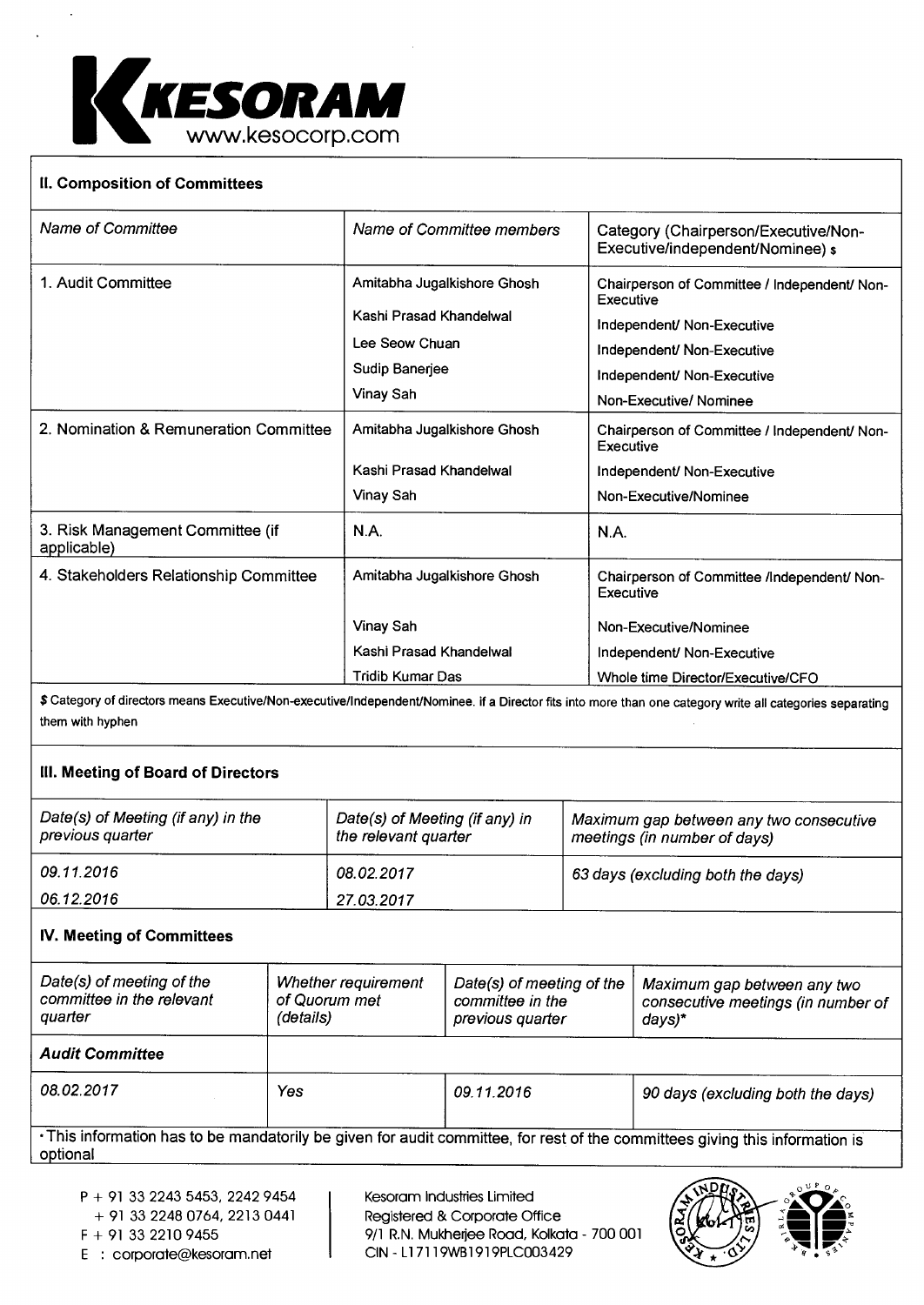

| <b>V. Related Party Transactions</b>                                                                                 |                                                                                                                                     |
|----------------------------------------------------------------------------------------------------------------------|-------------------------------------------------------------------------------------------------------------------------------------|
| <b>Subject</b>                                                                                                       | Compliance status (Yes/No/NA) refer note below                                                                                      |
| Whether prior approval of audit committee obtained                                                                   | Yes                                                                                                                                 |
| Whether shareholder approval obtained for material<br><b>RPT</b>                                                     | N.A.                                                                                                                                |
| Whether details of RPT entered into pursuant to omnibus<br>approval have been reviewed by Audit Committee            | Yes, it will be taken in the ensuing Audit Committee<br>Meeting. Preceding Qtr transaction of 31.12.2016<br>reviewed on 08.02.2017. |
| <b>Note</b>                                                                                                          |                                                                                                                                     |
| 1 In the column "Compliance Status", compliance or non-compliance may be indicated by Yes/No/N A. For example if the |                                                                                                                                     |

**<sup>1</sup>**In the column "Compliance Status", compliance or non-compliance may be indicated by Yes/No/N.A.. For example, if the Board has been composed in accordance with the requirements of Listing Regulations, "Yes" may be indicated. Similarly, in case the Listed Entity has no related party transactions, the words "N.A." may be indicated.

2 If status is "No" details of non-compliance may be given here.

# **VI. Affirmations**

1. The composition of Board of Directors is in terms of SEBI (Listing obligations and disclosure requirements) Regulations, 2015.

2. The composition of the following committees is in terms of SEBI(Listing obligations and disclosure requirements) Regulations, 2015

- a. Audit Committee
- b. Nomination & remuneration committee
- c. Stakeholders relationship committee
- d. Risk management committee (applicable to the top 100 listed entities) **Not Applicable**

3. The committee members have been made aware of their powers, role and responsibilities as specified in SEBI (Listing obligations and disclosure requirements) Regulations, 2015.

4. The meetings of the board of directors and the above committees have been conducted in the manner as specified in SEBI (Listing obligations and disclosure requirements) Regulations, 2015.

5. The report submitted in the previous quarter had been placed before Board of Directors. There was no comment/ observation/advice of Board of Directors in this regard.

..................■.----7

**Name & Designation: GAUTAM GANGULI** 

**‹..** 

**m 0** 

**Company Secretary / Compliance Officer** 

Kesoram Industries Limited Registered & Corporate Office 9/1 R.N. Mukherjee Road, Kolkata - 700 001 CIN - L17119WB1919PLC003429

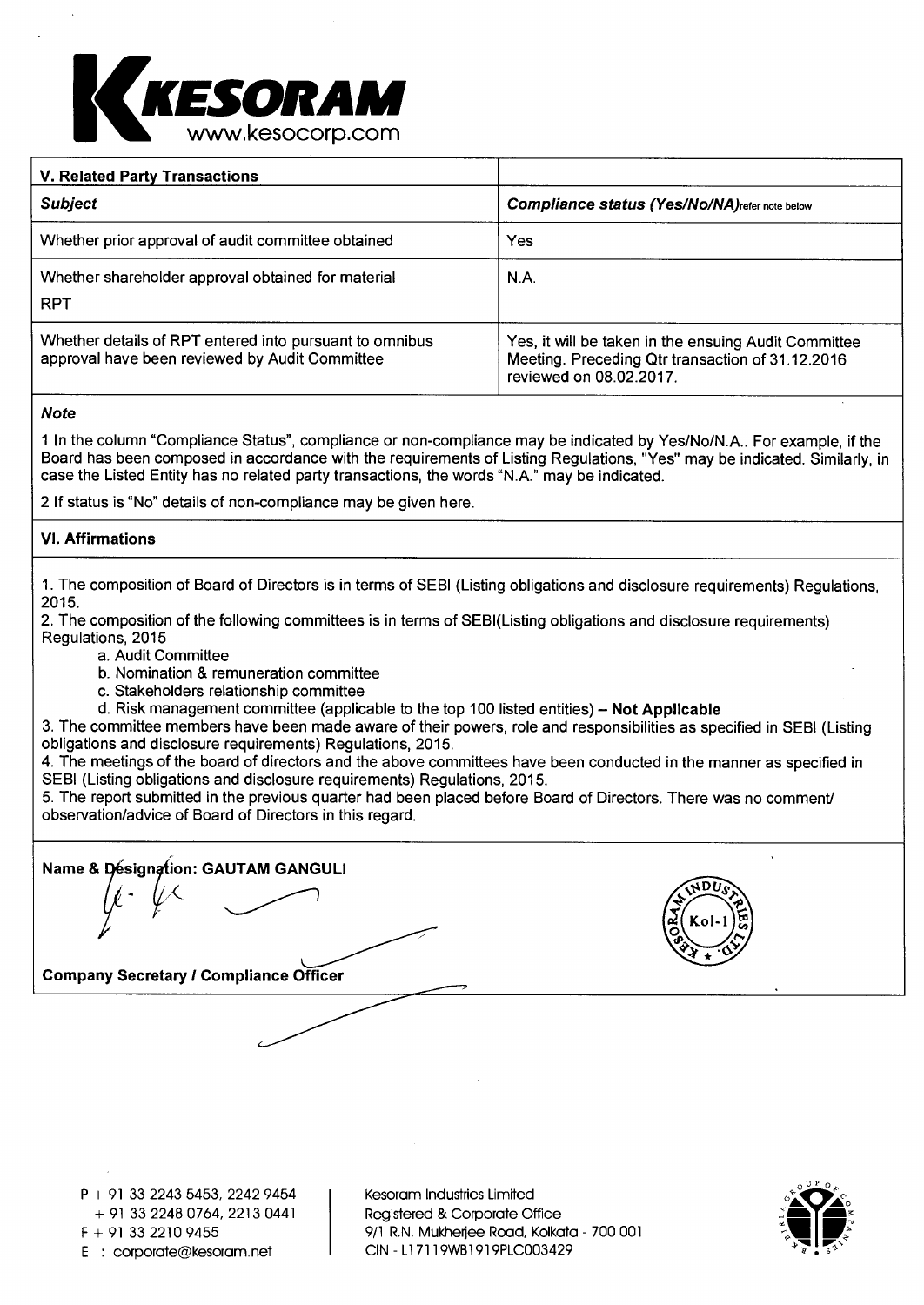

## **Format to be submitted by listed entity at the end of the financial year (for the whole of financial year 2016-17)**

| I. Disclosure on website in terms of Listing Regulations                                                                                   |                          |                      |                                                         |  |
|--------------------------------------------------------------------------------------------------------------------------------------------|--------------------------|----------------------|---------------------------------------------------------|--|
| ltem                                                                                                                                       |                          |                      | <b>Compliance status</b><br>(Yes/No/NA)refer note below |  |
| Details of business                                                                                                                        |                          |                      | <b>YES</b>                                              |  |
| Terms and conditions of appointment of independent directors                                                                               |                          |                      | <b>YES</b>                                              |  |
| Composition of various committees of board of directors                                                                                    |                          |                      | <b>YES</b>                                              |  |
| Code of conduct of board of directors and senior management personnel                                                                      |                          |                      | <b>YES</b>                                              |  |
| Details of establishment of vigil mechanism/ Whistle Blower policy                                                                         |                          |                      | <b>YES</b>                                              |  |
| Criteria of making payments to non-executive directors                                                                                     |                          |                      | <b>YES</b>                                              |  |
| Policy on dealing with related party transactions                                                                                          |                          |                      | <b>YES</b>                                              |  |
| Policy for determining 'material' subsidiaries                                                                                             | <b>YES</b>               |                      |                                                         |  |
| Details of familiarization programmes imparted to independent directors                                                                    |                          |                      | <b>YES</b>                                              |  |
| Contact information of the designated officials of the listed entity who are<br>responsible for assisting and handling investor grievances |                          |                      | <b>YES</b>                                              |  |
| email address for grievance redressal and other relevant details                                                                           |                          |                      | <b>YES</b>                                              |  |
| <b>Financial results</b>                                                                                                                   |                          |                      | <b>YES</b>                                              |  |
| Shareholding pattern                                                                                                                       |                          |                      | <b>YES</b>                                              |  |
| Details of agreements entered into with the media companies and/or<br>their associates                                                     | N.A.                     |                      |                                                         |  |
| New name and the old name of the listed entity                                                                                             | N.A.                     |                      |                                                         |  |
| <b>Il Annual Affirmations</b>                                                                                                              |                          |                      |                                                         |  |
| <b>Particulars</b>                                                                                                                         | <b>Regulation Number</b> |                      | <b>Compliance status</b><br>(Yes/No/NA)refer note below |  |
| Independent director(s) have been appointed in<br>terms of specified criteria of 'independence'<br>and/or 'eligibility'                    |                          | $16(1)(b)$ & $25(6)$ | <b>YES</b>                                              |  |
| <b>Board composition</b><br>17(1)                                                                                                          |                          |                      | <b>YES</b>                                              |  |

P + 91 33 2243 5453, 2242 9454 + 91 33 2248 0764, 2213 0441

Kesoram Industries Limited Registered & Corporate Office  $F + 91 33 2210 9455$ <br>  $F + 91 33 2210 9455$ <br>  $C \times 200 001$ <br>  $F \times 200 001$ <br>  $C \times 200 3429$ <br>  $C \times 200 3429$ 



E : corporate@kesoram.net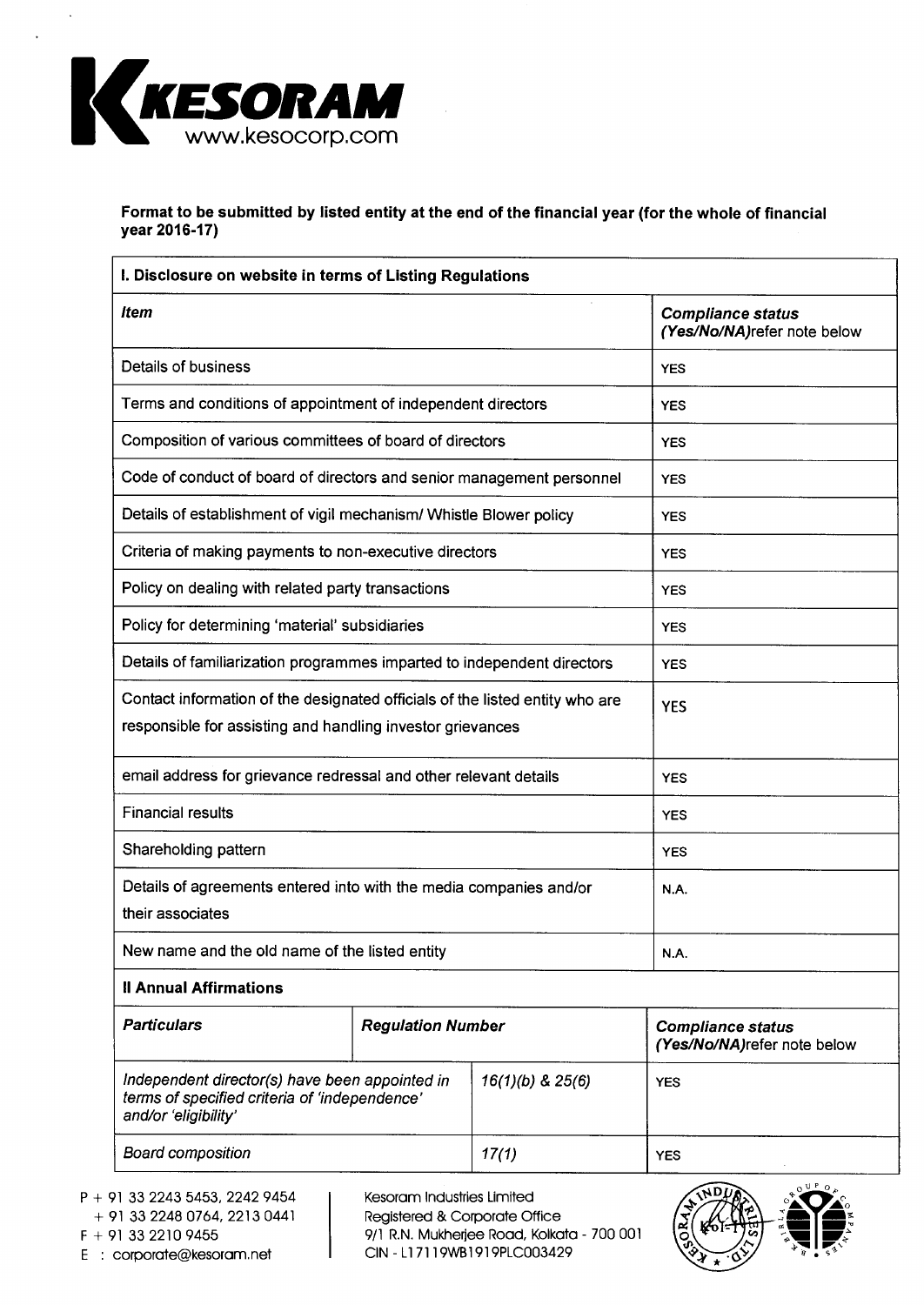

| <b>Particulars</b>                                                                 | <b>Regulation Number</b>       | <b>Compliance status</b><br>(Yes/No/NA)refer note below |
|------------------------------------------------------------------------------------|--------------------------------|---------------------------------------------------------|
| <b>Meeting of Board of directors</b>                                               | 17(2)                          | <b>YES</b>                                              |
| <b>Review of Compliance Reports</b>                                                | 17(3)                          | <b>YES</b>                                              |
| Plans for orderly succession for appointments                                      | 17(4)                          | <b>YES</b>                                              |
| <b>Code of Conduct</b>                                                             | 17(5)                          | <b>YES</b>                                              |
| Fees/compensation                                                                  | 17(6)                          | <b>YES</b>                                              |
| <b>Minimum Information</b>                                                         | 17(7)                          | <b>YES</b>                                              |
| <b>Compliance Certificate</b>                                                      | 17(8)                          | <b>YES</b>                                              |
| <b>Risk Assessment &amp; Management</b>                                            | 17(9)                          | <b>YES</b>                                              |
| Performance Evaluation of Independent Directors                                    | 17(10)                         | <b>YES</b>                                              |
| <b>Composition of Audit Committee</b>                                              | 18(1)                          | <b>YES</b>                                              |
| <b>Meeting of Audit Committee</b>                                                  | 18(2)                          | <b>YES</b>                                              |
| Composition of nomination & remuneration<br>committee                              | $19(1)$ & (2)                  | <b>YES</b>                                              |
| <b>Composition of Stakeholder Relationship</b><br>Committee                        | $20(1)$ & $(2)$                | <b>YES</b>                                              |
| Composition and role of risk management<br>committee                               | 21(1), (2), (3), (4)           | N.A.                                                    |
| Vigil Mechanism                                                                    | 22                             | <b>YES</b>                                              |
| Policy for related party Transaction                                               | $23(1), (5), (6), (7)$ & $(8)$ | <b>YES</b>                                              |
| Prior or Omnibus approval of Audit Committee for<br>all related party transactions | $23(2)$ , $(3)$                | <b>YES</b>                                              |



P + 91 33 2243 5453, 2242 9454 + 91 33 2248 0764, 2213 0441

E : corporate@kesoram.net

Kesoram Industries Limited Registered & Corporate Office  $F + 91 33 2210 9455$ <br>  $F : \text{corrocrate@kesorarm.net}$  9/1 R.N. Mukherjee Road, Kolkata - 700 001<br>
CIN - L17119WB1919PLC003429